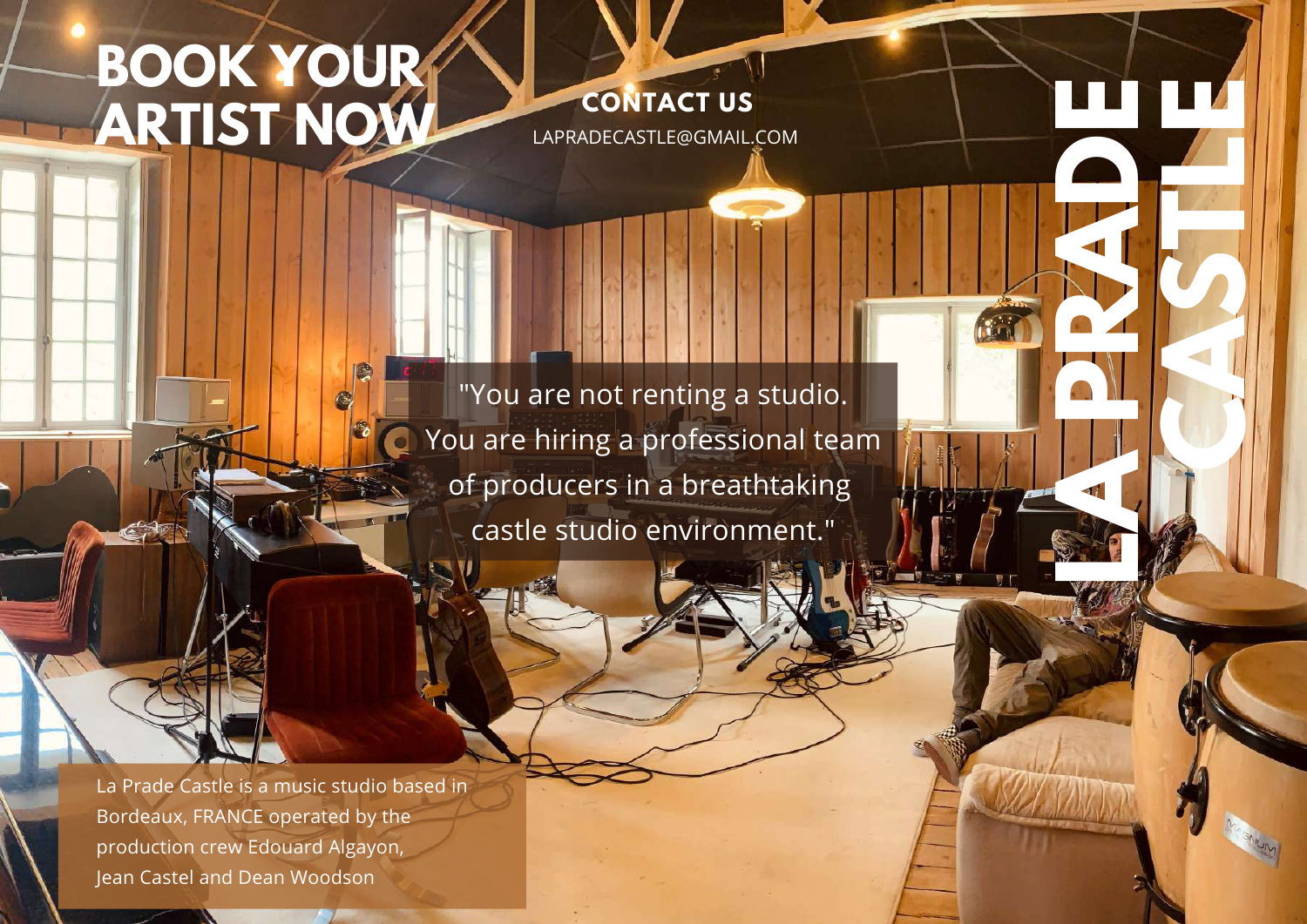# **WHAT WE DO**

The multi instrumentalist producer trio set residence in the beautiful studio of La Prade Castle owned by Edouard Algayon where they've been shaping the sounds of several talents from California to Paris by organizing writing and production intimate sessions with the artists.

The studio being located in a castle built in the 1800s on a wide land with its own lake and woods, it automatically sets an atmosphere for any artist to find its own sound or come up with a brand new project.

**AN ALBUM, AN EP OR SEVERAL SINGLES FOR YOUR ARTIST**

**PRICES AND BUNDLES BEING DISCUSSED DIFFERENTLY FOR EVERY PROJECT - FEEL FREE TO CONTACT US VIA EMAIL REGARDING YOUR ARTIST.**

**PRICES**

# **GEAR**

#### **KEYS:**

Fender Rhodes Upright Piano Yamaha U3 Juno 106

Yamaha CS50

Yamaha DX 7 Minimoog and more

#### **Microphones**:

Neumann - Shure - SE Electronics - AKG - Slate and many more old vintage microphones to  $\frac{1}{2}$ shape a unique sound

#### **Guitars**:

Fender - Gibson - Taylor - Ibanez - Guild - Gretsch and more...

(Electric - Acoustic - Classical - Ukulele) Different amps including marshall and fender.

### **Drums**:

Acoustic Drums - Linn Drum - DX Oberheim - Roland CompuRythm CR-78 - Roland TR 808 - and all kinds of percussions

#### **Sound**:

Pair of Yamaha NS344 Pair of JBL 4310 UAD Apollo Interface Neve 1073 Preamp - TASCAM Tape and more...